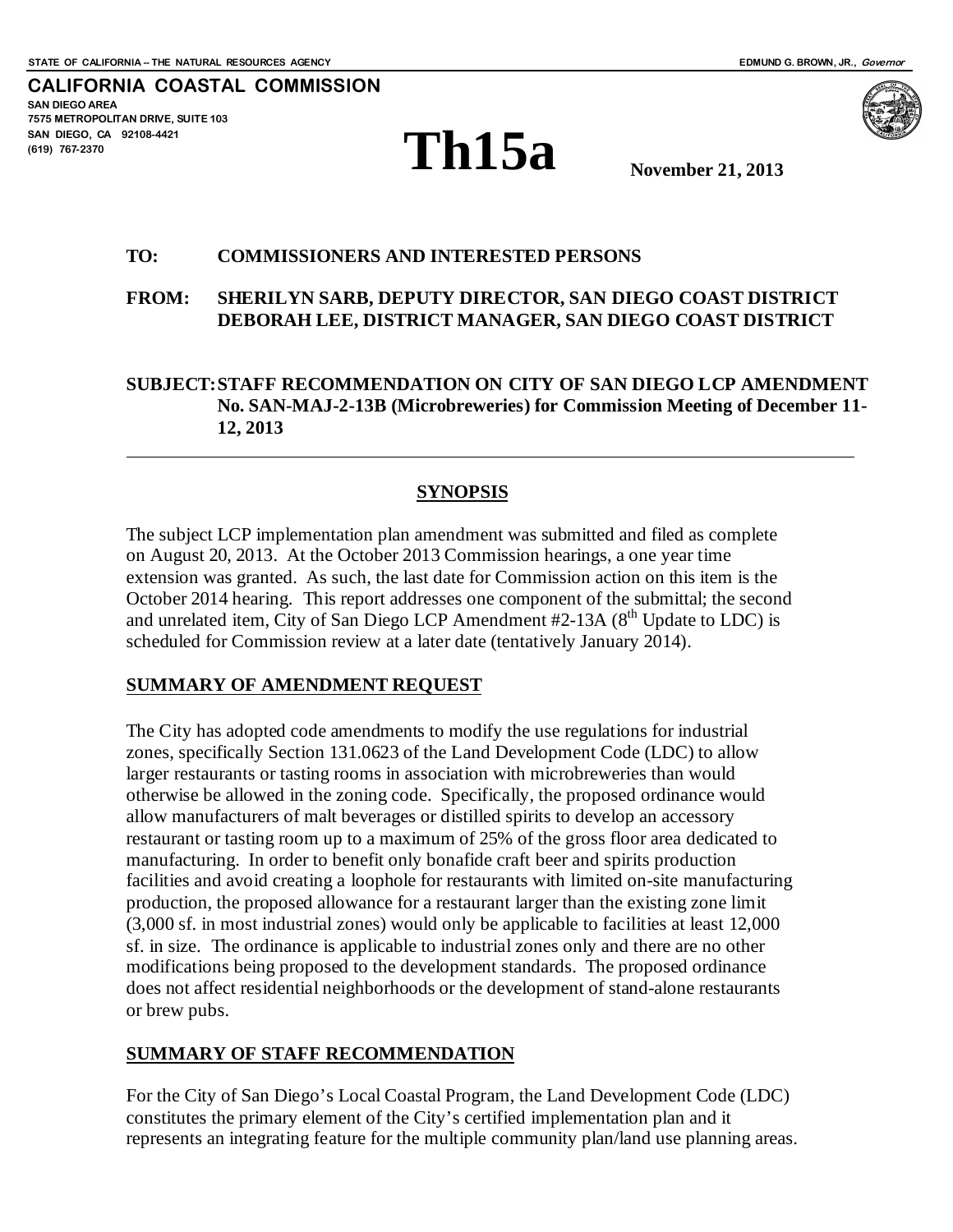The proposed code amendments will facilitate the development of restaurants or tasting rooms as accessory uses to microbreweries in the City's industrial zones. Microbreweries are classified as a light manufacturing use and they are permitted in most industrial zones including the light industrial, heavy industrial, small lot industrial and some industrial park zones. Currently, restaurants are limited in most industrial zones to a maximum of 3,000 sf. in gross floor area, a limitation which the City wants to modify at this time in order to encourage the expansion and retention of the craft beer and microbrewery industries. The larger craft beer manufacturers are adding full-service restaurants to new or expanded breweries in order to introduce more customers to their products manufactured on the same premises.

Communities in the coastal zone with industrial zoning include Barrio Logan, Downtown/Centre City, Mira Mesa, Pacific Beach, San Ysidro, Torrey Pines and University. At this time, there are no existing microbreweries that encompass 12,000 sf. or more that could utilize the proposed code amendment within the coastal zone. However, a prospective developer could in the future assemble such acreage and propose a microbrewery with an associated restaurant or tasting room. Under the Coastal Act, restaurants or tasting rooms would be viewed as a priority, visitor-serving use which serves as an amenity to support coastal visitors and activates a coastal destination. Each of the City's certified community plans/LUPs contain provisions that encourage and support visitor-serving uses. The proposed code amendments do not modify any of the otherwise required development standards, such as parking or landscaping. All of the industrial zones are located outside the Beach Impact Area which includes the two to three blocks along the coast where parking demand is the highest. Therefore, the proposed amendment can be found consistent with the City's certified land use plans and no adverse impacts to any coastal resources, including public access, are anticipated. Staff therefore recommends the Commission approve the proposed LCP amendment as submitted.

The appropriate resolution and motion may be found on Page 4. The findings for approval of the Implementation Plan Amendment as submitted also begin on Page 4.

# **BACKGROUND**

The City's first Implementation Plan (IP) was certified in 1988, and the City assumed permit authority shortly thereafter. The IP consisted of portions of the City's Municipal Code, along with a number of Planned District Ordinances (PDOs) and Council Policies. Late in 1999, the Commission effectively certified the City's Land Development Code (LDC) that includes Chapters 11 through 14 of the municipal code. It replaced the first IP in its entirety and went into effect in the coastal zone on January 1, 2000. The Commission has certified many IP amendments since 2000.

# **ADDITIONAL INFORMATION**

Further information on the City of San Diego LCP Amendment #2-13B may be obtained from **Deborah Lee**, District Manager, at (619) 767-2370.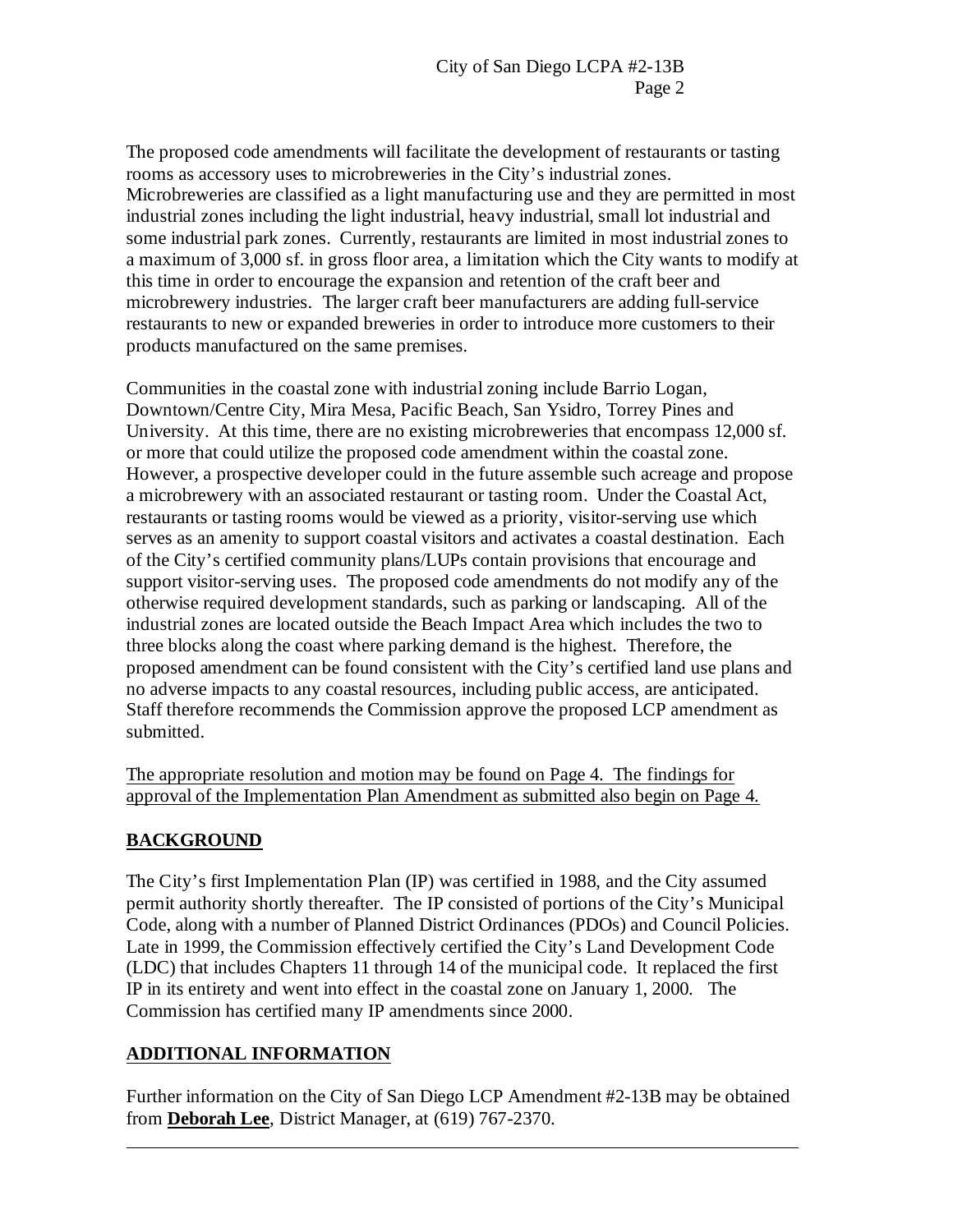# **PART I. OVERVIEW**

# **A. LCP HISTORY**

The City of San Diego has a long history of involvement with the community planning process; as a result, in 1977, the City requested that the Coastal Commission permit segmentation of its Land Use Plan (LUP) into twelve parts in order to have the LCP process conform, to the maximum extent feasible, with the City's various community plan boundaries. In the intervening years, the City has intermittently submitted all of its LUP segments, which are all presently certified, in whole or in part.

When the Commission approved segmentation of the LUP, it found that the implementation phase of the City's LCP would represent a single unifying element. This was achieved in January 1988, and the City of San Diego assumed permit authority on October 17, 1988 for the majority of its coastal zone. Several isolated areas of deferred certification remained at that time; some of these have been certified since through the LCP amendment process. Other areas of deferred certification remain today and are completing planning at a local level; they will be acted on by the Coastal Commission in the future.

Since effective certification of the City's LCP, there have been numerous major and minor amendments processed. These have included everything from land use revisions in several segments, to the rezoning of single properties, and to modifications of citywide ordinances. In November 1999, the Commission certified the City's Land Development Code (LDC), and associated documents, as the City's IP, replacing the original IP adopted in 1988. The LDC became effective in January, 2000.

# **B. STANDARD OF REVIEW**

Pursuant to Section 30513 of the Coastal Act, the Commission may only reject zoning ordinances or other implementing actions, as well as their amendments, on the grounds that they do not conform with, or are inadequate to carry out, the provisions of the certified land use plan. The Commission shall take action by a majority vote of the Commissioners present.

# **C. PUBLIC PARTICIPATION**

Section 30503 of the Coastal Act requires local governments to provide the public with maximum opportunities to participate in the development of the LCP amendment prior to its submittal to the Commission for review. The City has held Planning Commission and City Council meetings with regard to the subject amendment request. All of those local hearings were duly noticed to the public. Notice of the subject amendment has been distributed to all known interested parties.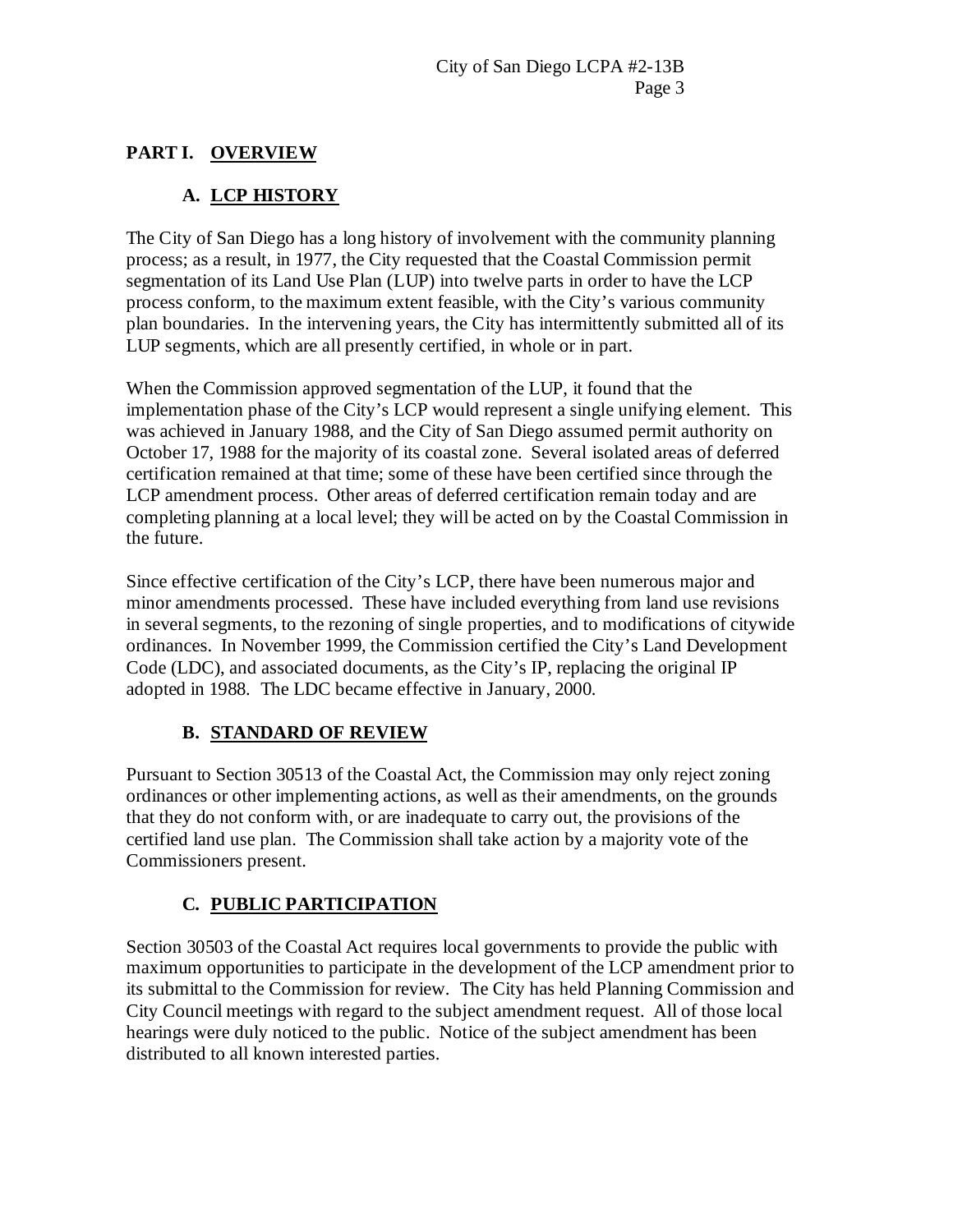## **PART II. LOCAL COASTAL PROGRAM SUBMITTAL - RESOLUTIONS**

Following a public hearing, staff recommends the Commission adopt the following resolutions and findings. The appropriate motion to introduce the resolution and a staff recommendation are provided just prior to each resolution.

### **I. MOTION:** *I move that the Commission reject the Implementation Program Amendment for the City of San Diego #2-13B as submitted.*

### **STAFF RECOMMENDATION OF CERTIFICATION AS SUBMITTED:**

Staff recommends a **NO** vote. Failure of this motion will result in certification of the Implementation Program Amendment as submitted and the adoption of the following resolution and findings. The motion passes only by an affirmative vote of a majority of the Commissioners present.

## **RESOLUTION TO CERTIFY IMPLEMENTATION PROGRAM AMENDMENT AS SUBMITTED:**

The Commission hereby certifies the Implementation Program Amendment for the City of San Diego as submitted and adopts the findings set forth below on grounds that the Implementation Program Amendment conforms with, and is adequate to carry out, the provisions of the certified Land Use Plans, and certification of the Implementation Program Amendment will meet the requirements of the California Environmental Quality Act, because either 1) feasible mitigation measures and/or alternatives have been incorporated to substantially lessen any significant adverse effects of the Implementation Program Amendment on the environment, or 2) there are no further feasible alternatives or mitigation measures that would substantially lessen any significant adverse impacts on the environment that will result from certification of the Implementation Program.

## **PART III.FINDINGS FOR APPROVAL OF THE CITY OF SAN DIEGO IMPLEMENTATION PLAN AMENDMENT, AS SUBMITTED**

# **A. AMENDMENT DESCRIPTION**

The City is proposing to modify the use regulations for industrial zones, specifically Section 131.0623 of the Land Development Code (LDC) to allow larger restaurants or tasting rooms in association with microbreweries than would otherwise be allowed in the zoning code. Specifically, the proposed ordinance would allow manufacturers of malt beverages or distilled spirits to develop an accessory restaurant or tasting room up to a maximum of 25% of the gross floor area dedicated to manufacturing. In order to benefit only bonafide craft beer and spirits production facilities and avoid creating a loophole for restaurants with limited on-site manufacturing production, the proposed allowance for a restaurant larger than the existing zone limit (1,000 to 3,000 sf. in most industrial zones) would only be applicable to facilities at least 12,000 sf. in size. The ordinance is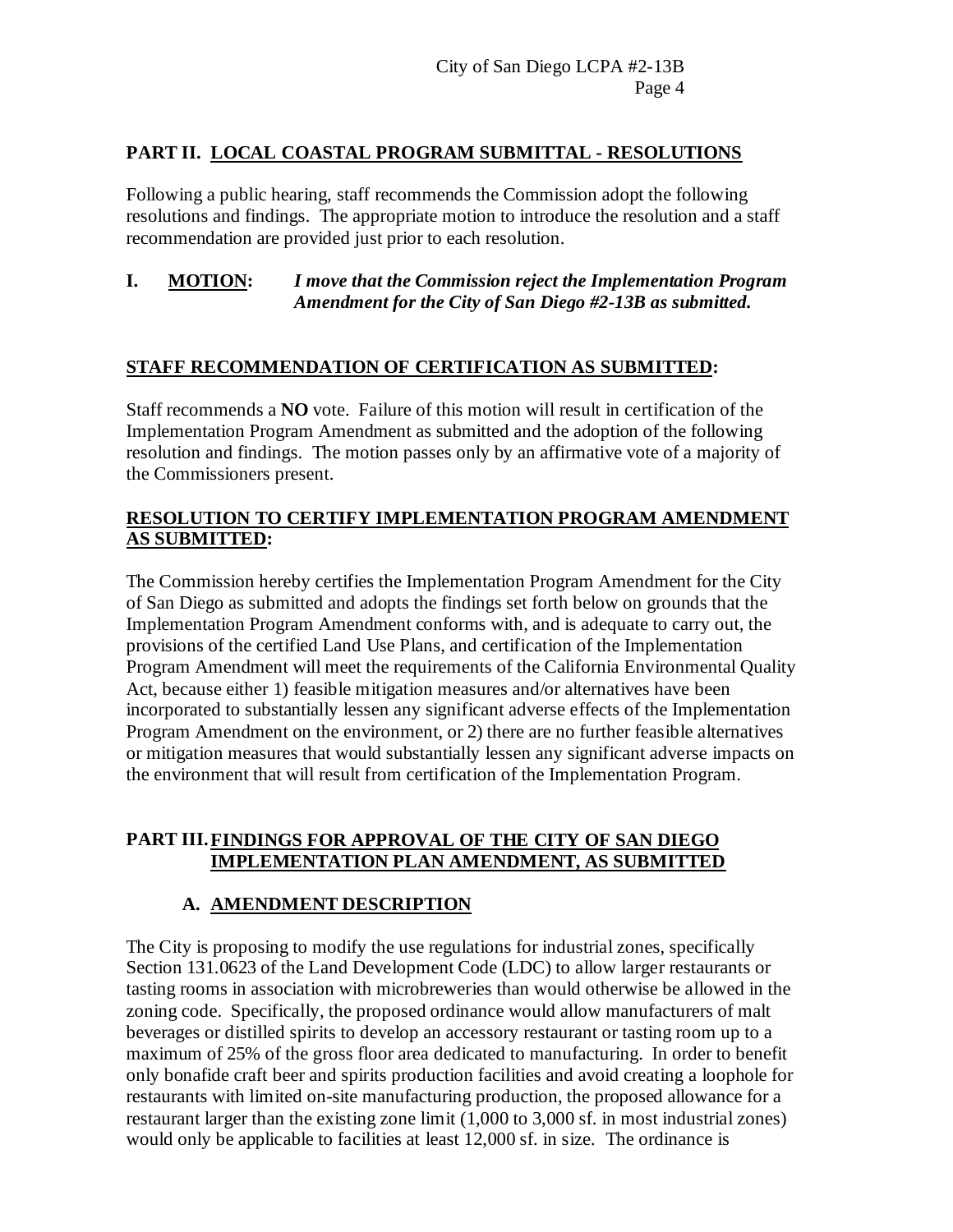applicable to industrial zones only and there are no other modifications being proposed to the development standards. The proposed ordinance does not affect residential neighborhoods. In addition, the development of other stand-alone restaurants or brew pubs would continue to be allowed as a primary use in all commercial zones and most industrial zones but they would not be allowed to exceed the spatial limit in industrial zones, unless developed as an accessory use to a beverage manufacturer with at least a 12,000 sf. facility.

# **B. FINDINGS FOR APPROVAL**

The standard of review for LCP implementation submittals or amendments is their consistency with and ability to carry out the provisions of the certified LUP. The proposed amendment would facilitate the establishment of restaurants or tasting rooms primarily related to the growing craft beer and microbrewery industries in San Diego County. The request relates to a broader City of San Diego effort to try and encourage both the establishment of new breweries and the retention of existing facilities within the City. The proposed changes to the use regulations are only applicable to the industrial zones and would allow larger restaurants or tasting rooms, up to 25% of the square footage of the manufacturing facility, as accessory uses where the existing code would generally only allow restaurants or eating establishments up to 3,000 sf. in size. No other changes to the development regulations, such as landscaping or parking standards, of the industrial zones are being made.

Within the Coastal Zone, there are industrially zoned properties within the Barrio Logan, Centre City, Mira Mesa, Pacific Beach, San Ysidro, Torrey Pines and University communities. However, at this time, there are no existing microbreweries that encompass 12,000 sf. gross floor area or more within the coastal zone and the proposed amendment would therefore have no immediate impact. Nonetheless, parcels could be assembled over time to pursue this opportunity.

These facilities are visitor-serving uses that are supported under the Coastal Act as developments that activate destinations and attract coastal visitors. Each of the City's land use plans contain provisions that prioritize visitor-serving uses. No changes are being proposed to the landscaping and parking standards that would continue to apply to any future development proposal. All of the City's existing industrially-zoned properties lie outside of the Beach Impact Area, the overlay area that encompasses the two to three blocks immediately along the shoreline where parking is most critical. As such, the Commission finds that these code amendments are consistent with the City's certified land use plans in that they will provide for the establishment of priority, visitor-serving uses and no adverse impacts to coastal access or resources are expected. Therefore, the proposed amendment may be approved as submitted.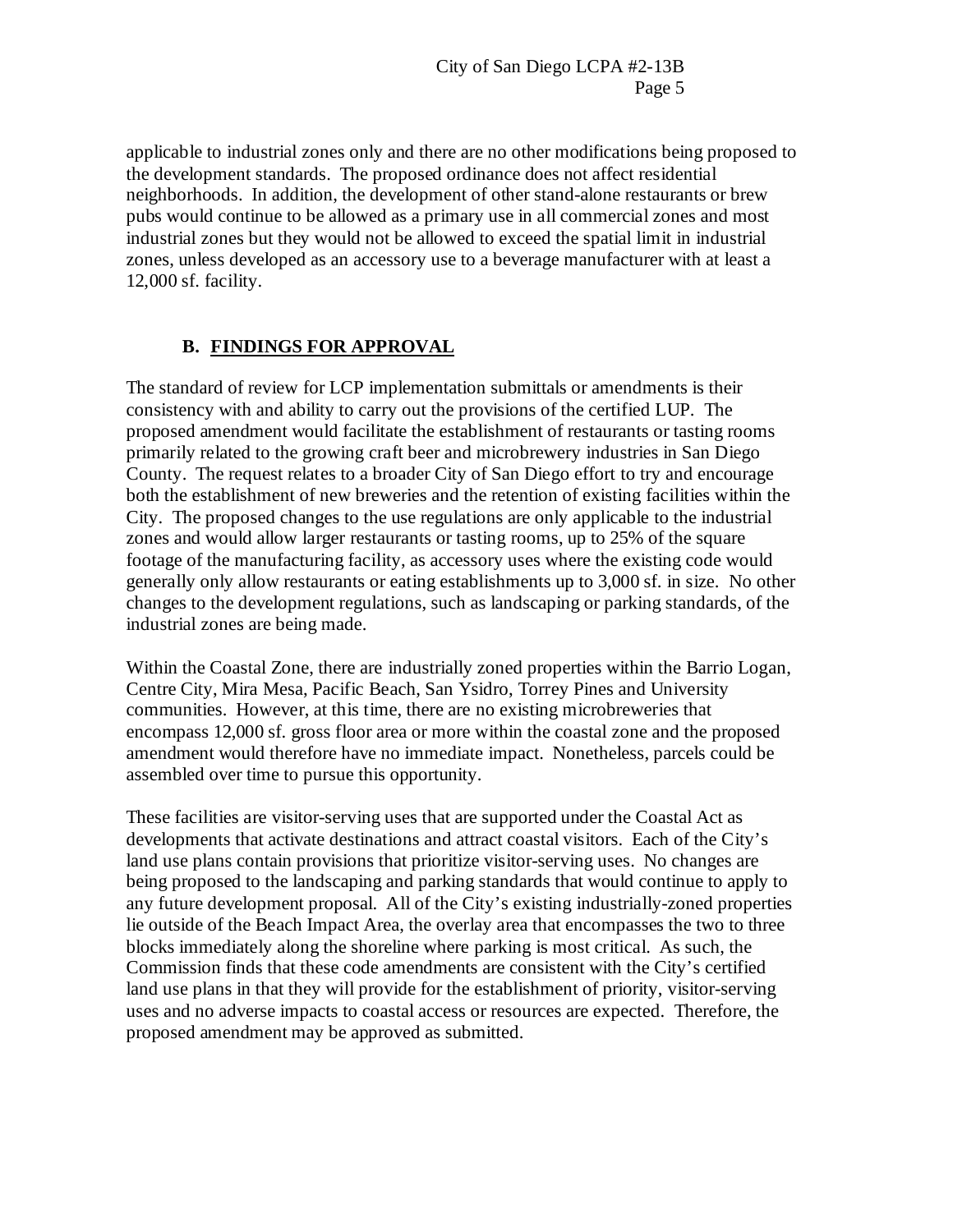## **PART IV. CONSISTENCY WITH THE CALIFORNIA ENVIRONMENTAL QUALITY ACT (CEQA)**

Section 21080.9 of the California Environmental Quality Act (CEQA) exempts local government from the requirement of preparing an environmental impact report (EIR) in connection with its local coastal program. The Coastal Commission and the Commission's LCP review and approval program has been found by the Resources Agency to be functionally equivalent to the EIR process. Thus, under CEQA Section 21080.5, the Commission is relieved of the responsibility to prepare an EIR for each LCP.

Nevertheless, the Commission is required in an LCP submittal or, as in this case, an LCP amendment submittal, to find that the LCP, or LCP, as amended, does conform to CEQA provisions. At the local level, the City found that the environmental review completed at the time of the original adoption of the Land Development Code remained valid and sufficient. The City concluded that the proposed amendment would not result in a substantially changed project, would not result in new impacts or changed circumstances that would require a new environmental document. In the case of the subject LCP amendment request, the Commission also finds that approval of the LCP amendment, as submitted, would not result in significant environmental impacts under the meaning of the California Environmental Quality Act. Therefore, the Commission finds that there are no feasible alternatives under the meaning of CEQA which would reduce the potential for any impacts which have not been explored and the LCP amendment, as submitted, can be supported.

(G:\San Diego\LCPs\City of San Diego\ SD LCPA No. SAN-MAJ-2-13B (Microbreweries) stf rpt.doc)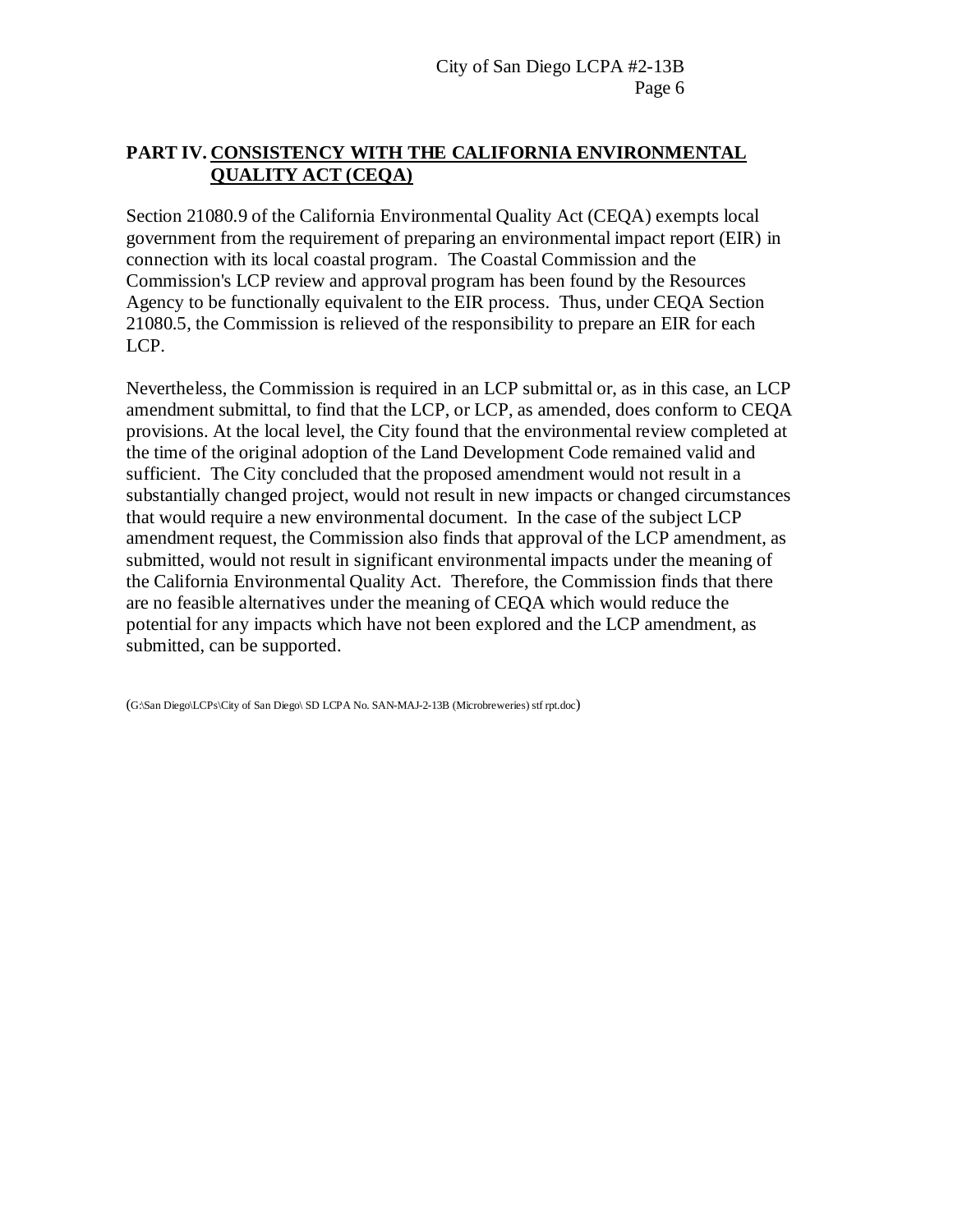Ikm 57 - 6/41<br>0-2013-69)

ORDINANCE NUMBER  $O$ -  $20262$  (NEW SERIES)

#### **JUN 0 5 2013** DATE OF FINAL PASSAGE

AN ORDINANCE AMENDING CHAPTER 13, ARTICLE 1, DIVISION 6 OF THE SAN DIEGO MUNICIPAL CODE BY AMENDING SECTION 131.0623, RELATING TO ADDITIONAL USE REGULATIONS OF INDUSTRIAL ZONES.

WHEREAS, microbreweries are classified as a light manufacturing use, and are permitted in most industrial zones, including the light industrial, heavy industrial, small lot industrial, and some industrial park zones; and

WHEREAS, restaurants are currently limited in most industrial zones to a

maximum of 3,000 square feet in gross floor area; and

WHEREAS, larger craft beer manufacturers are adding full-service restaurants to

new or expanded breweries in order to introduce more customers to their products; and

WHEREAS, the current limitations on restaurant square footage in these zones

could inhibit the growth of the industry; and

WHEREAS, the proposed amendments to Municipal Code section 131.0623 will

allow for manufactures of malt beverages or distilled spirits to develop an accessory

restaurant or tasting room up to a maximum of 25 percent of the total gross floor area;

NOW, THEREFORE,

BE IT ORDAINED, by the Council of the City of San Diego as follows:

Section 1. That Chapter 13, Article 1, Division 6 of the San Diego Municipal Coded is amended by amending section 131.0623 to read as follows:

City of San Jieop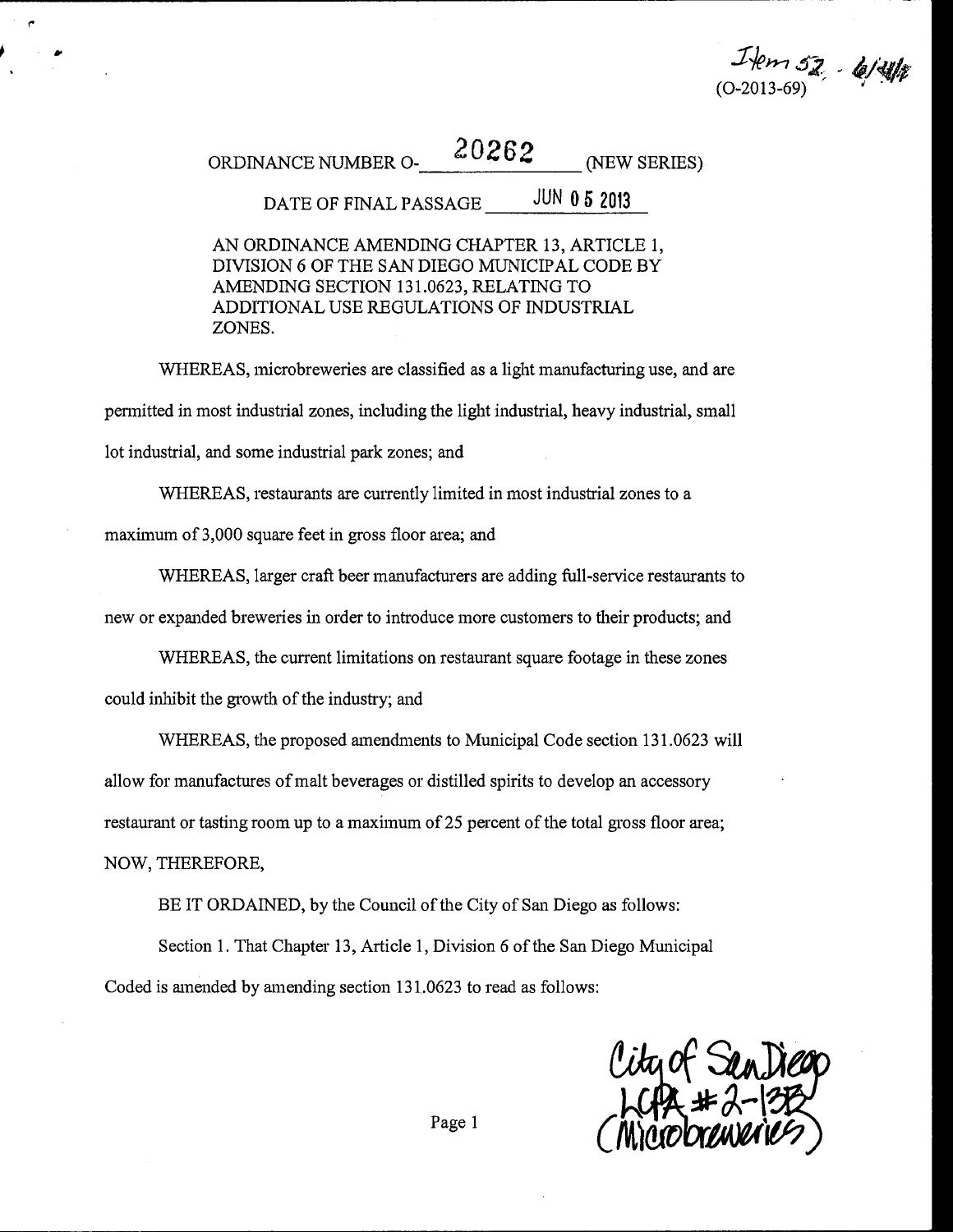#### \$131.0623 Additional Use Regulations of Industrial Zones

The uses in this Section are permitted in the industrial zones where indicated in T able 131-06B, subject to the following regulations.

- [No change in text.]  $(a)$
- $(b)$ Eating and drinking establishments are permitted subject to the following:
- $(1)$ Individual establishments are limited to 3,000 square feet of gross floor area, except where provided in accordance with Section 131.0623(i);
- $(2)$ [No change in text.]
- $(3)$ [No change in text.]
- $(c)$ through (g) [No change in text.]
- $(h)$ Convenience stores and eating and drinking establishments are permitted subject to the following:
- $(1)$ An individual establishment shall not exceed 1,000 square feet of gross floor area; except where provided in accordance with Section 131.0623(i); and
- $(2)$ [No change in text.]
- $(i)$ Industrial *development* greater than 12,000 square feet of gross floor area that is primarily engaged in the manufacturing of malt beverages or distilled spirits in sealed cans, bottles, or kegs, may include an eating and drinking establishment as an *accessory use*, subject to applicable state and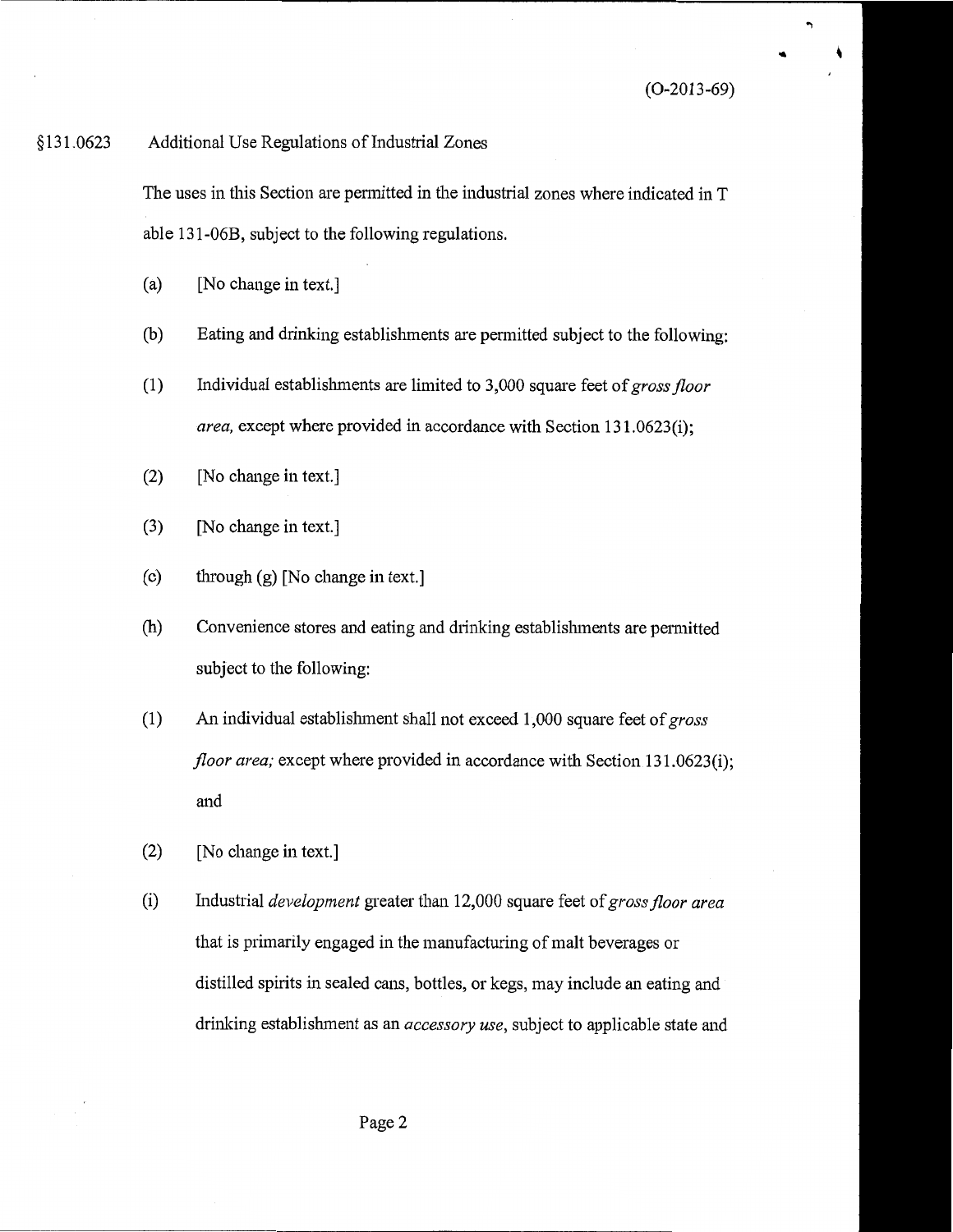$(O-2013-69)$ 

local regulations, if the eating and drinking establishment does not exceed 25 percent of the gross floor area of the structures on the premises.

Section 2. That a full reading of this ordinance is dispensed with prior to its passage, a written or printed copy having been made available to the City Council and the public prior to the day of its passage.

Section 3. That prior to becoming effective, this ordinance shall be submitted to the San Diego County Regional Airport Authority (SDCRAA) for a consistency determination.

If the SDCRAA finds this ordinance consistent with the Airport Land Use Compatibility Plans (ALUCP) for San Diego International Airport, Marine Corps Air Station (MCAS) Miramar, Gillespie Field, Montgomery Field, and Brown Field Airports, this ordinance shall take effect and be in force as of the date of the finding of consistency by the SDCRAA Board, provided that and not until at least 30 days have passed from the date of final passage, except that the provisions of this ordinance inside the Coastal Overlay Zone, which are subject to California Coastal Commission jurisdiction as a City of San Diego Local Coastal Program amendment, shall not take effect until the date the California Coastal Commission unconditionally certifies those provisions as a local coastal program amendment.

If the SDCRAA determines that this ordinance is inconsistent or conditionally consistent, subject to proposed modifications with the ALUCPs for San Diego International Airport, MCAS Miramar, Gillespie Field, Montgomery Field, or Brown Field Airports, the ordinance shall be submitted to the City Council for reconsideration.

If the SDCRAA determines that this ordinance is conditionally consistent with the ALUCPs for San Diego International Airport, MCAS Miramar, Gillespie Field, Montgomery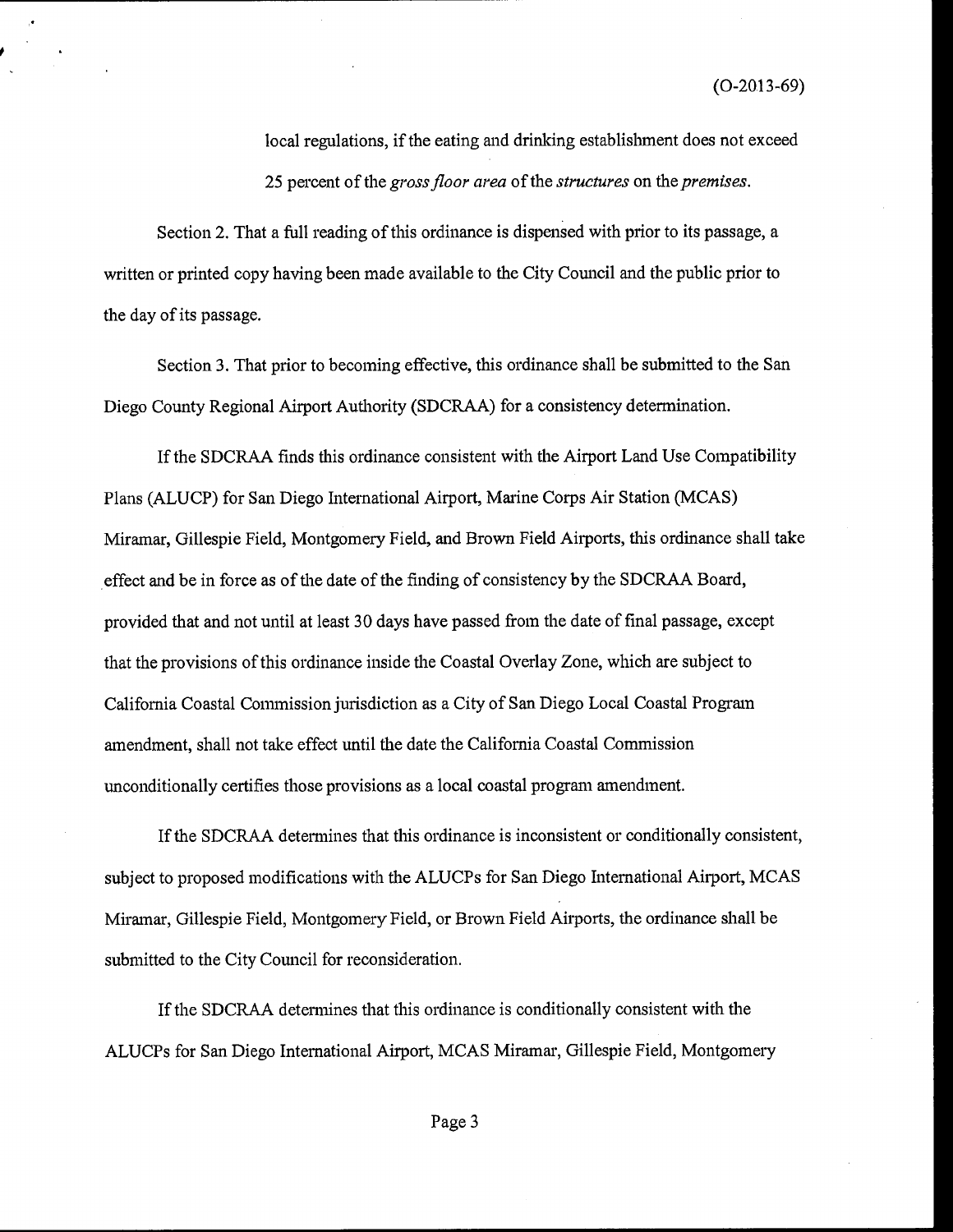$(O-2013-69)$ 

Field, or Brown Field Airports, but that consistency is subject to proposed modifications, the City Council may amend this ordinance to accept the proposed modifications, and this ordinance as amended shall take effect and be in force on the thirtieth day from and after its final passage, except that the provisions of this ordinance as amended inside the Coastal Overlay Zone, which are subject to California Coastal Commission jurisdiction as a City of San Diego Local Coastal Program amendment shall not take effect until the date the California Coastal Commission unconditionally certifies those provisions as a local coastal program amendment.

If the SDCRAA determines this ordinance is inconsistent with the ALUCPs for San Diego International Airport, MCAS Miramar, Gillespie Field, Montgomery Field, or Brown Field Airports, a proposed decision by the City Council to overrule a determination of inconsistency or to reject the proposed modifications for a finding of conditional consistency shall include the findings required pursuant to Public Utilities Code section 21670 and require a two-thirds vote; the proposed decision and findings shall be forwarded to the SDCRAA, California Department of Transportation, Division of Aeronautics, and the airport operators for the San Diego International Airport, MCAS Miramar, Gillespie Field, Montgomery Field, or Brown Field Airports; and the City Council shall hold a second hearing not less than 45 days from the date the proposed decision and findings were provided, at which hearing any comments submitted by the public agencies shall be considered and a final decision to overrule a determination of inconsistency shall require a two-thirds vote. Then, this ordinance shall take effect and be in force thirty days from the date of the final decision to overrule the determination of inconsistency except that the provisions of this ordinance inside the Coastal Overlay Zone, which are subject to California Coastal Commission jurisdiction as a City of San Diego Local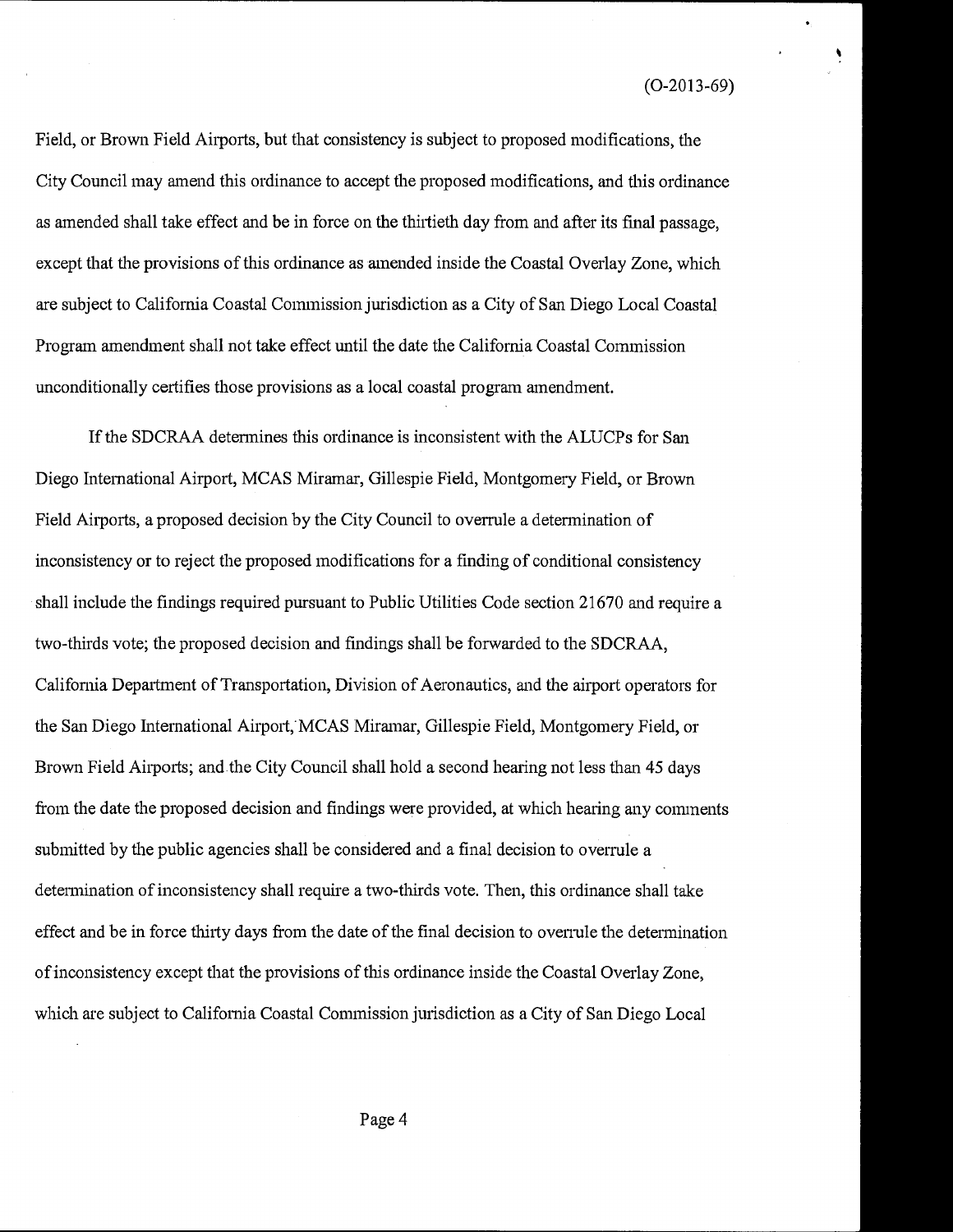Coastal Program amendment, shall not take effect until the date the California Coastal

Commission unconditionally certifies those provisions as a local coastal program amendment.

APPROVED: JAN I. GOLDSMITH, City Attorney

**By** 

Corrine L. Neuffer Deputy City Attorney

 $CLN:js$ 03/20/2013 Or.Dept: DSD O-2013-69 Doc. No. 544176

I hereby certify that the foregoing Ordinance was passed by the Council of the City of San Diego, at this meeting of  $\frac{\ell}{\ell}$ ////3

ELIZABETH S. MALAND

City Clerk Deputy City Clerk

FILNER, Mayor

Vetoed:

Approved:

 $\overline{(date)}$ 

BOB FILNER, Mayor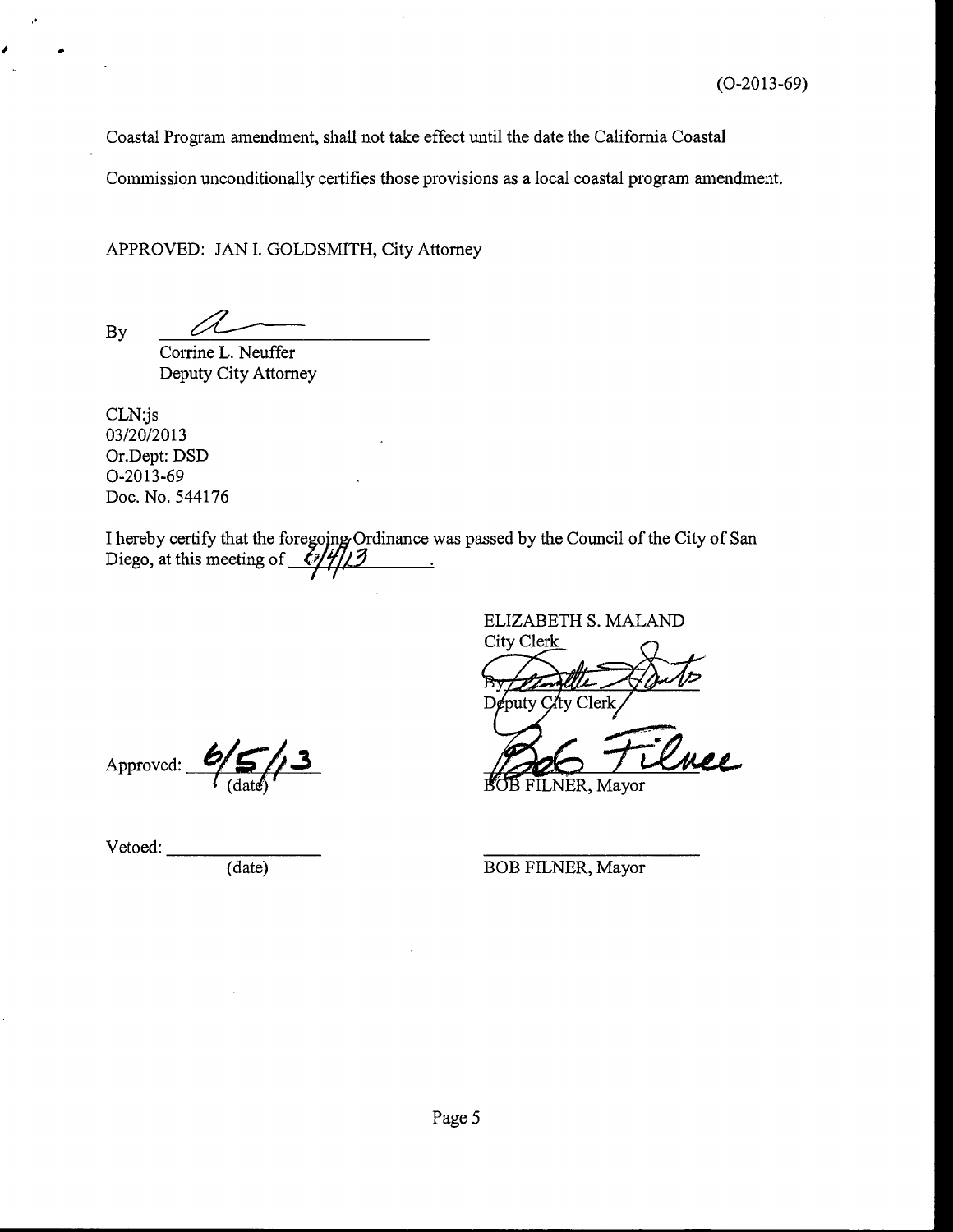| Passed by the Council of The City of San Diego on |  |  |  |  |  |  |  |
|---------------------------------------------------|--|--|--|--|--|--|--|
|---------------------------------------------------|--|--|--|--|--|--|--|

 $JUN$  0 4 2013 by the following vote:

 $\ddot{\phantom{0}}$ 

| Councilmembers                                                                                                                                                                                                                                                                                                                                  | Yeas                                             | <b>Nays</b>                                      | Not Present         | Recused                  |          |  |  |
|-------------------------------------------------------------------------------------------------------------------------------------------------------------------------------------------------------------------------------------------------------------------------------------------------------------------------------------------------|--------------------------------------------------|--------------------------------------------------|---------------------|--------------------------|----------|--|--|
| Sherri Lightner                                                                                                                                                                                                                                                                                                                                 |                                                  |                                                  |                     |                          |          |  |  |
| Kevin Faulconer                                                                                                                                                                                                                                                                                                                                 |                                                  |                                                  |                     |                          |          |  |  |
| Todd Gloria                                                                                                                                                                                                                                                                                                                                     |                                                  |                                                  |                     |                          |          |  |  |
| Myrtle Cole                                                                                                                                                                                                                                                                                                                                     |                                                  |                                                  |                     |                          |          |  |  |
| Mark Kersey                                                                                                                                                                                                                                                                                                                                     |                                                  |                                                  |                     |                          |          |  |  |
| Lorie Zapf                                                                                                                                                                                                                                                                                                                                      | ₫,                                               |                                                  |                     |                          |          |  |  |
| Þ<br>David Alvarez                                                                                                                                                                                                                                                                                                                              |                                                  |                                                  |                     |                          |          |  |  |
| Marti Emerald                                                                                                                                                                                                                                                                                                                                   |                                                  |                                                  | $\mathsf{I}$        |                          |          |  |  |
|                                                                                                                                                                                                                                                                                                                                                 |                                                  |                                                  |                     |                          |          |  |  |
|                                                                                                                                                                                                                                                                                                                                                 |                                                  |                                                  |                     |                          |          |  |  |
| Date of final passage                                                                                                                                                                                                                                                                                                                           | <b>JUN 0 5 2013</b>                              |                                                  |                     |                          |          |  |  |
|                                                                                                                                                                                                                                                                                                                                                 |                                                  |                                                  |                     | <b>BOB FILNER</b>        |          |  |  |
| AUTHENTICATED BY:                                                                                                                                                                                                                                                                                                                               | Mayor of The City of San Diego, California.      |                                                  |                     |                          |          |  |  |
|                                                                                                                                                                                                                                                                                                                                                 |                                                  |                                                  |                     |                          |          |  |  |
|                                                                                                                                                                                                                                                                                                                                                 |                                                  |                                                  |                     | ELIZABETH S. MALAND      |          |  |  |
| (Seal)                                                                                                                                                                                                                                                                                                                                          |                                                  | City-Clerk of The City of San Diego, California. |                     |                          |          |  |  |
|                                                                                                                                                                                                                                                                                                                                                 |                                                  |                                                  | net                 |                          | , Deputy |  |  |
| I HEREBY CERTIFY that the foregoing ordinance was not finally passed until twelve calendar days                                                                                                                                                                                                                                                 |                                                  |                                                  |                     |                          |          |  |  |
| had elapsed between the day of its introduction and the day of its final passage, to wit, on                                                                                                                                                                                                                                                    |                                                  |                                                  |                     |                          |          |  |  |
| MAY 1.4 2013                                                                                                                                                                                                                                                                                                                                    | , and on                                         |                                                  | <b>JUN 0 5 2013</b> |                          |          |  |  |
| I FURTHER CERTHY that said ordinance was read in full-prior to its final-passage.                                                                                                                                                                                                                                                               |                                                  |                                                  |                     |                          |          |  |  |
|                                                                                                                                                                                                                                                                                                                                                 |                                                  |                                                  |                     |                          |          |  |  |
| I FURTHER CERTIFY that the reading of said ordinance in full was dispensed with by a vote of not less<br>than a majority of the members elected to the Council, and that there was available for the consideration of each<br>member of the Council and the public prior to the day of its passage a written or printed copy of said ordinance. |                                                  |                                                  |                     |                          |          |  |  |
|                                                                                                                                                                                                                                                                                                                                                 |                                                  |                                                  |                     | ELIZABETH S. MALAND      |          |  |  |
|                                                                                                                                                                                                                                                                                                                                                 | City Clerk of The City of San Diego, California. |                                                  |                     |                          |          |  |  |
| (Seal)                                                                                                                                                                                                                                                                                                                                          |                                                  |                                                  |                     |                          |          |  |  |
|                                                                                                                                                                                                                                                                                                                                                 |                                                  |                                                  |                     |                          |          |  |  |
|                                                                                                                                                                                                                                                                                                                                                 |                                                  | Office of the City Clerk, San Diego, California  |                     |                          |          |  |  |
|                                                                                                                                                                                                                                                                                                                                                 |                                                  |                                                  |                     | Ordinance Number O-20262 |          |  |  |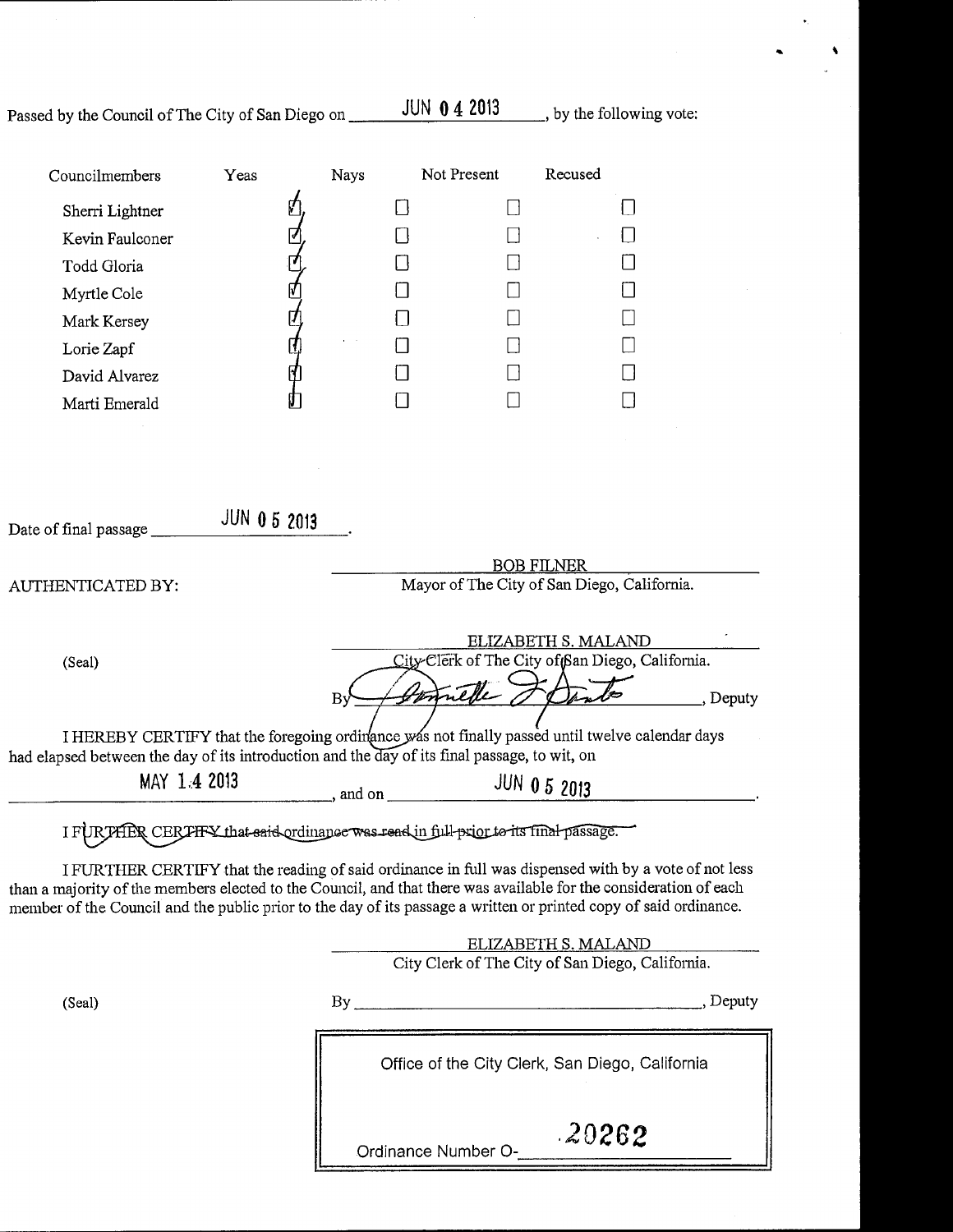$(O-2013-69)$ 

#### **STRIKEOUT ORDINANCE**

#### OLD LANGUAGE - Strikeout NEW LANGUAGE - Double Underlined

ORDINANCE NUMBER O- (NEW SERIES)

DATE OF FINAL PASSAGE

AN ORDINANCE AMENDING CHAPTER 13, ARTICLE 1, DIVISION 6 OF THE SAN DIEGO MUNICIPAL CODE BY AMENDING SECTION 131.0623, RELATING TO ADDITIONAL USE REGULATIONS OF INDUSTRIAL ZONES.

#### §131.0623 **Additional Use Regulations of Industrial Zones**

The uses in this Section are permitted in the industrial zones where indicated in

Table 131-06B, subject to the following regulations.

- [No change in text.]  $(a)$
- Eating and drinking establishments are permitted subject to the following: (b)
- Individual establishments are limited to 3,000 square feet of gross floor  $(1)$

area, except where provided in accordance with Section 131.0623(i);

- $(2)$ [No change in text.]
- $(3)$ [No change in text.]
- (c) through (g) [No change in text.]
- $(h)$ Convenience stores and eating and drinking establishments are permitted subject to the following: